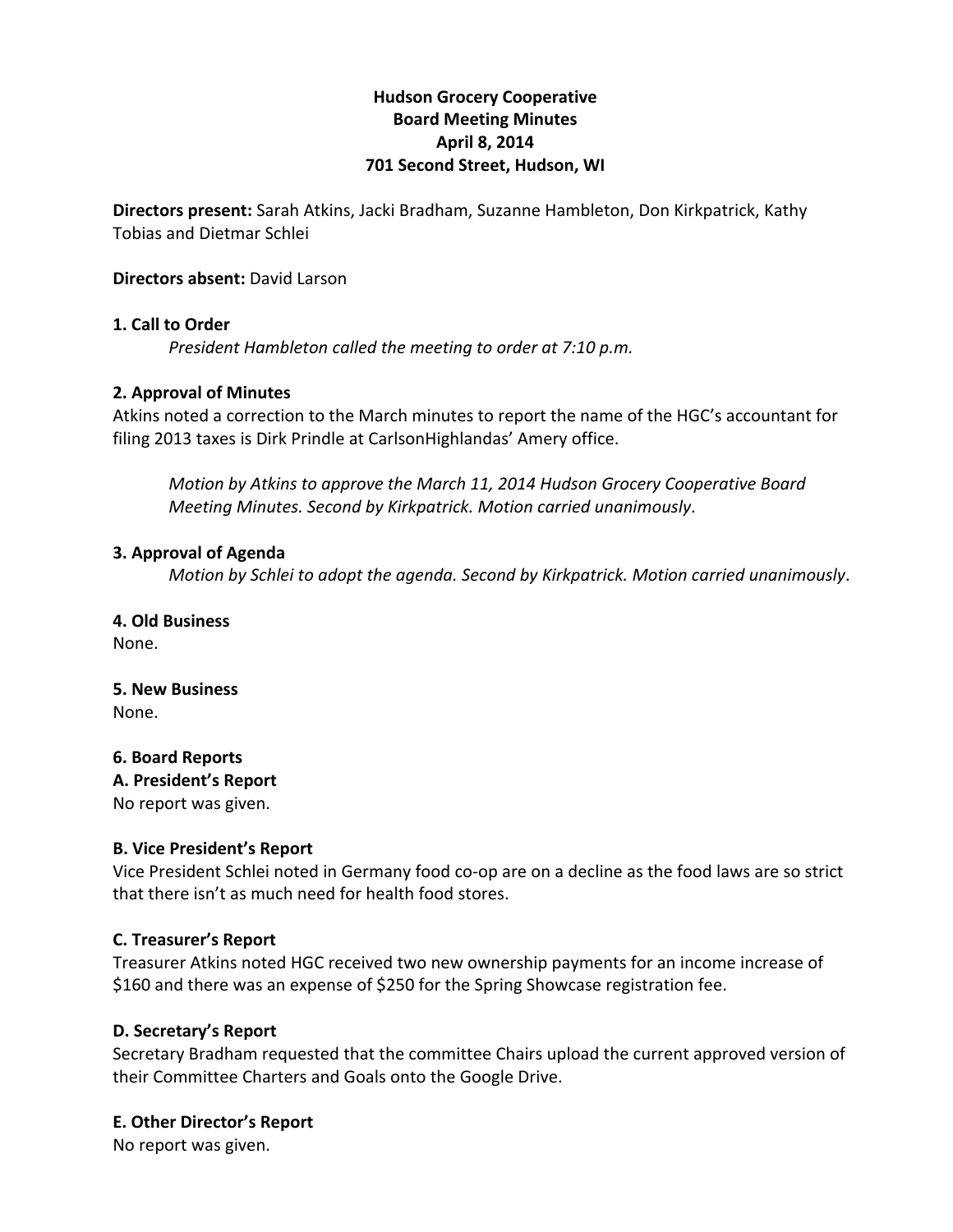# **7.'Committee'Reports**

# **A.'Fundraising and'Finance'**

Atkins noted that after reviewing the Marketing Committees funding needs the Finance Committee now has the information needed to work on the 2014 budget. The Finance Committee won't start working on the pro-forma financials until HGC has more

owners.

Because HGC is not a non-profit there are no funds available through Hudson Community Fund. It was suggested the fundraising should wait until after the market study has been completed.

CDS Consulting Co-op has standardized funding systems available that give HGC a tentative idea for what funds are needed for a store startup. This includes percentages of funding from owners, bank loans and fundraising/grants. HGC has had initial talks with Westconsin Credit Union and First American Bank about loans.

Schlei noted that the Bremer Foundation might be a resource for a grant funding.

## **B.'Ownership and'Volunteers**

Two new HGC ownership applications were presented to the Board:

#197 Patricia and Martin O'Connell and #198 Jeremy Stanger

*Motion by Hambleton to approve two new HGC ownership applications. Second by Schlei. Motion!carried!unanimously*.

The Committee has sent out letters, emails and made follow up calls to owners. Owner survey data is being input into ACT data program where it can be sorted and used for reports, mail lists, email lists, etc. Atkins noted some of the owners have indicated that they would be interested in volunteering on the different committees.

The Committee will continue to work on entering data as new owners are added and surveys are submitted.

It was recommended that the owner data should be compared to the MailChimp data to verify that all the owners are receiving the Beet newsletter. Currently HGC has 200 owners, 450 Beet subscriptions and 600 Facebook followers.

# **C.'Marketing'and'Communication**

The Marketing Committee will meet tomorrow. Atkins requested the committee work on an introduction script for use in volunteer training. The script should include training on how to talk to friends about HGC.

The Committee is working on a PowerPoint presentation will be used to introduce people to HGC. The presentation can be used at the Second Anniversary Party and other HGC informational meetings.